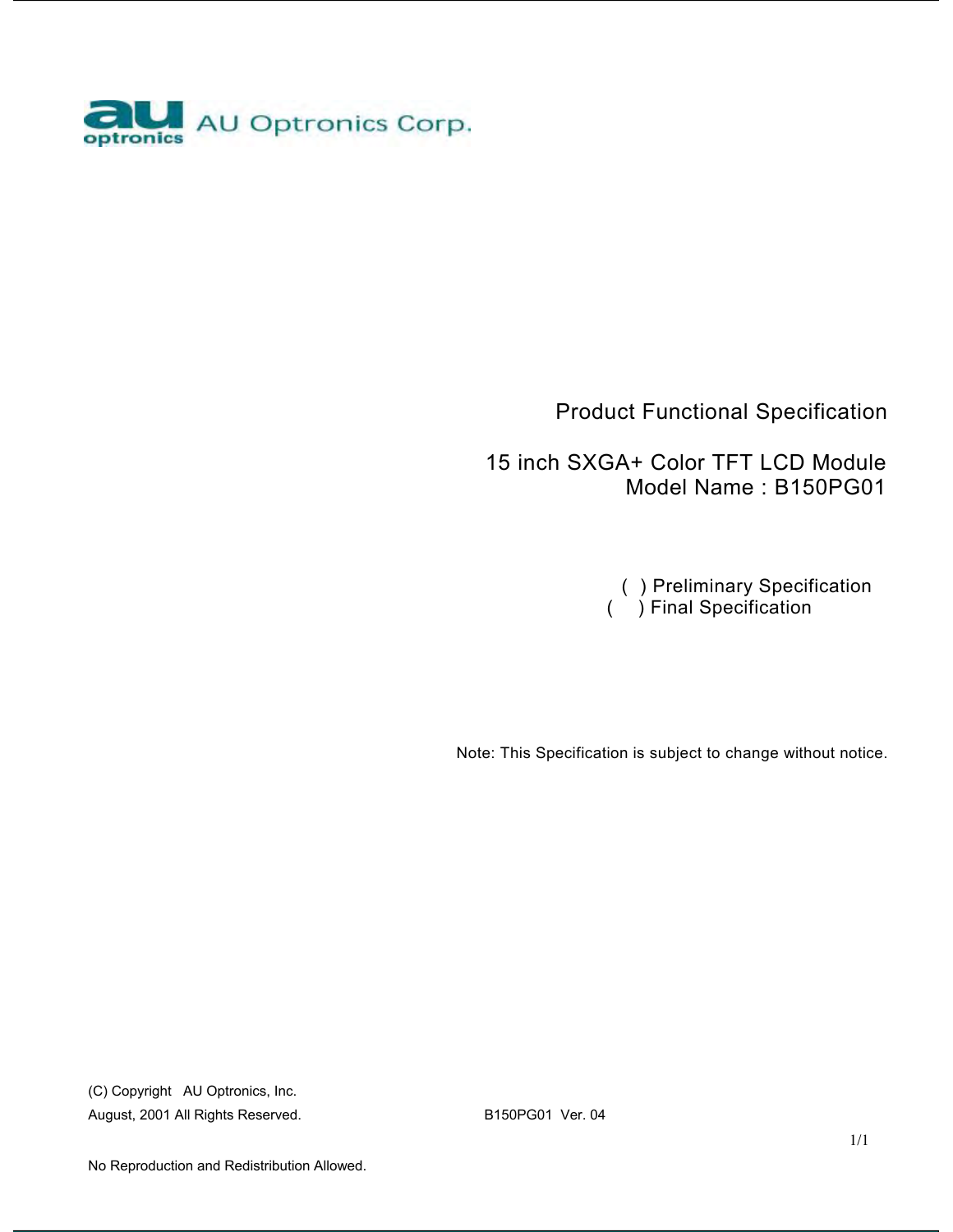### I. Contents

- 1.0 Handling Precautions
- 2.0 General Description
	- 2.1 Characteristics
	- 2.2 Functional Block Diagram
- 3.0 Absolute Maximum Ratings
- 4.0 Optical Characteristics
- 5.0 Signal Interface
	- 5.1 Connectors
	- 5.2 Signal Pin
	- 5.3 Signal Description
	- 5.4 Signal Electrical Characteristics
	- 5.5 Signal for Lamp Connector
- 6.0 Pixel Format Image
- 7.0 Parameter Guide Line for CFL Inverter
- 8.0 Interface Timings
	- 8.1 Timing Characteristics
	- 8.2 Timing Definition
- 9.0 Power Consumption
- 10.0 Power ON/OFF Sequence
- 11.0 Mechanical Characteristics

### II Record of Revision

| Version and Date Page |     | Old description                   | New Description          | <b>Remark</b> |
|-----------------------|-----|-----------------------------------|--------------------------|---------------|
| 0.1.2001/8/13         | All | <b>First Edition for Customer</b> | All                      |               |
| 0.2 2001/12/12        | 5   | $(Tr, Tf) = (35, 15)$             | $(Tr, Tf) = (15, 35)$    |               |
| 0.3 2002/3/5          | 8   |                                   | Update CIE               |               |
| 0.3 2002/3/5          | 9   |                                   | Update pin assignment    |               |
| 0.4 2002/4/23         | 5,8 |                                   | Add luminance uniformity |               |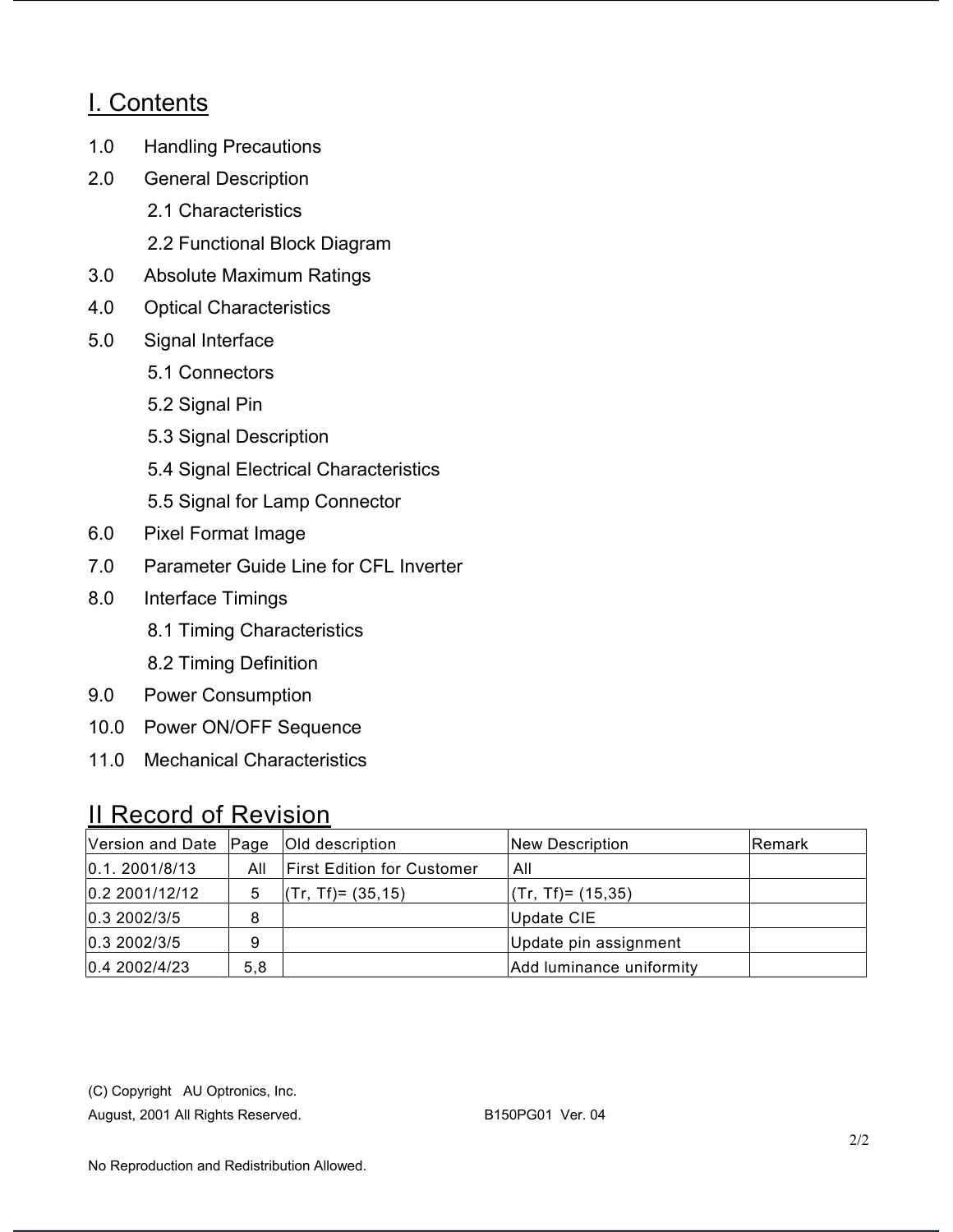# 1.0 Handing Precautions

- 1) Since front polarizer is easily damaged, pay attention not to scratch it.
- 2) Be sure to turn off power supply when inserting or disconnecting from input connector.
- 3) Wipe off water drop immediately. Long contact with water may cause discoloration or spots.
- 4) When the panel surface is soiled, wipe it with absorbent cotton or other soft cloth.
- 5) Since the panel is made of glass, it may break or crack if dropped or bumped on hard surface.
- 6) Since CMOS LSI is used in this module, take care of static electricity and insure human earth when handling.
- 7) Do not open nor modify the Module Assembly.
- 8) Do not press the reflector sheet at the back of the module to any directions.
- 9) In case if a Module has to be put back into the packing container slot after once it was taken out from the container, do not press the center of the CCFL Reflector edge. Instead, press at the far ends of the CFL Reflector edge softly. Otherwise the TFT Module may be damaged.
- 10)At the insertion or removal of the Signal Interface Connector, be sure not to rotate nor tilt the Interface Connector of the TFT Module.
- 11) After installation of the TFT Module into an enclosure (Notebook PC Bezel, for example), do not twist nor bend the TFT Module even momentary. At designing the enclosure, it should be taken into consideration that no bending/twisting forces are applied to the TFT Module from outside. Otherwise the TFT Module may be damaged.
- 12)Cold cathode fluorescent lamp in LCD contains a small amount of mercury. Please follow local ordinances or regulations for disposal.
- 13)Small amount of materials having no flammability grade is used in the LCD module. The LCD module should be supplied by power complied with requirements of Limited Power Source(2.11, IEC60950 or UL1950), or be applied exemption.
- 14)The LCD module is designed so that the CFL in it is supplied by Limited Current Circuit(2.4, IEC60950 or UL1950). Do not connect the CFL in Hazardous Voltage Circuit.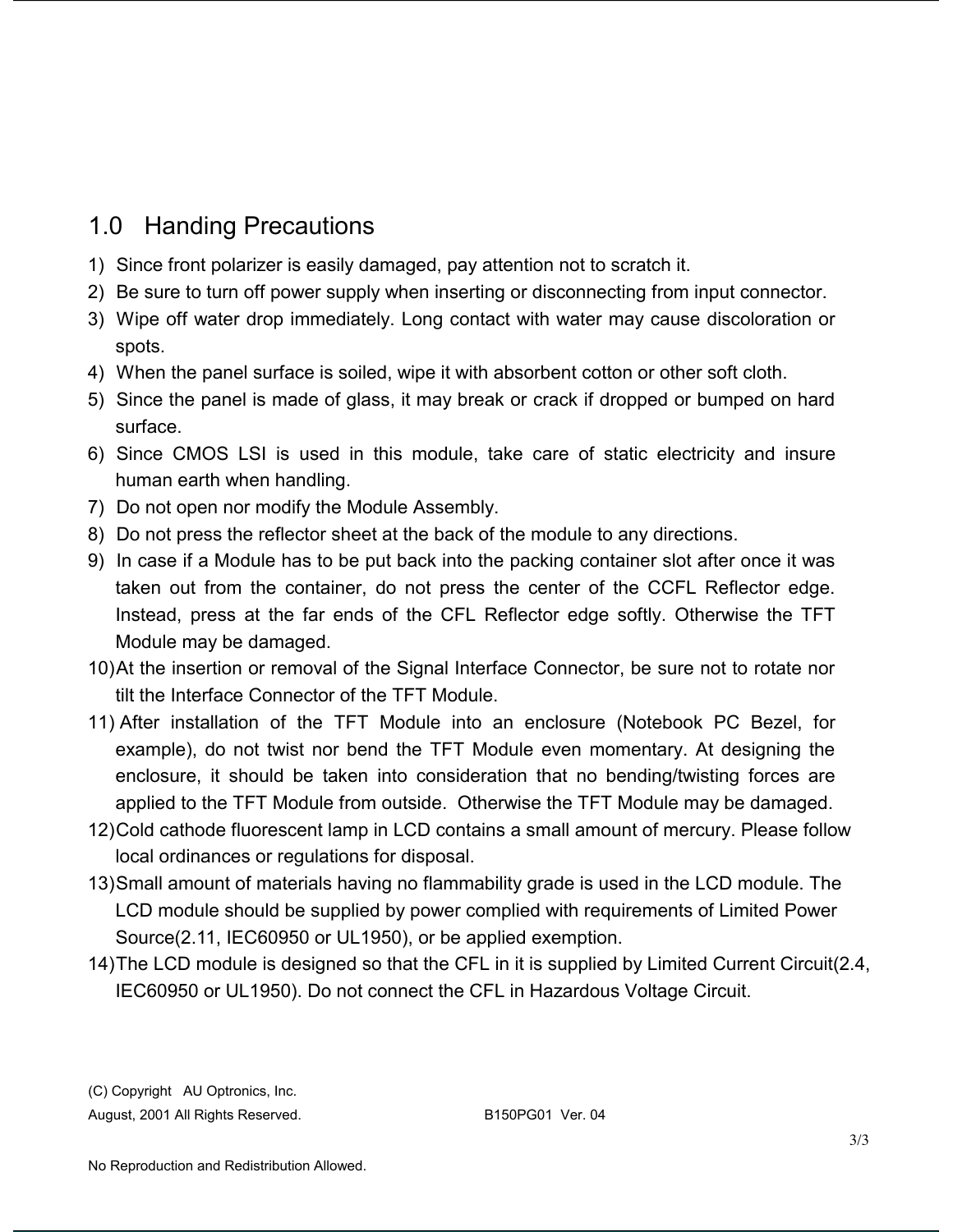# 2.0 General Description

This specification applies to the 15.0 inch Color TFT/LCD Module B150PG01.

This module is designed for a display unit of notebook style personal computer.

The screen format is intended to support the SXGA+ (1400(H) x 1050(V)) screen and 262k colors (RGB 6-bits data driver).

All input signals are LVDS interface compatible.

This module does not contain an inverter card for backlight.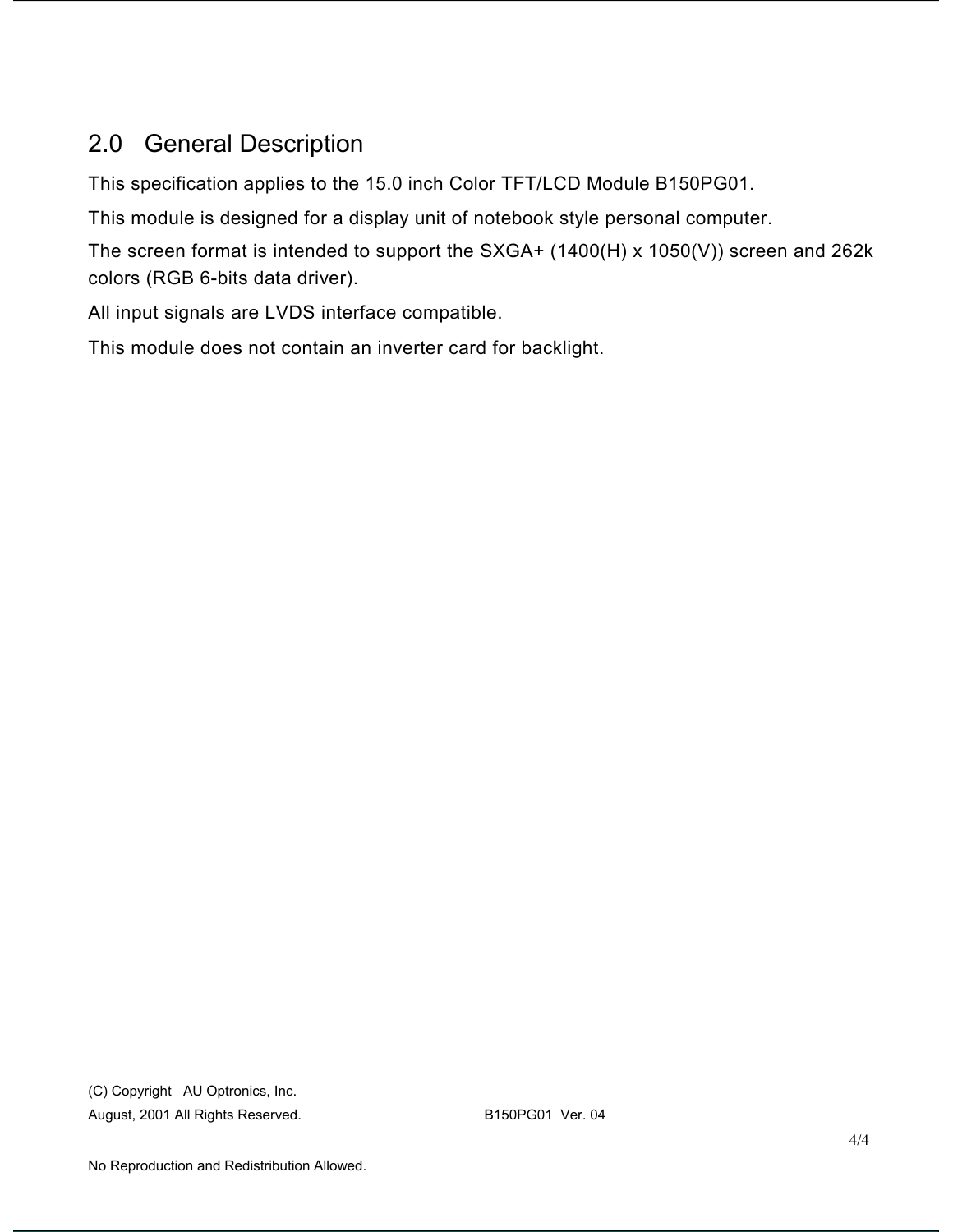### 2.1 Display Characteristics

The following items are characteristics summary on the table under 25 ℃ condition:

| <b>ITEMS</b>                                                | Unit                                                | <b>SPECIFICATIONS</b>                         |
|-------------------------------------------------------------|-----------------------------------------------------|-----------------------------------------------|
| Screen Diagonal                                             | [mm]                                                | 381                                           |
| <b>Active Area</b>                                          | [mm]                                                | 304.5 X 228.375                               |
| Pixels H x V                                                |                                                     | 1400(x3) x 1050                               |
| <b>Pixel Pitch</b>                                          | [mm]                                                | 0.2175X0.2175                                 |
| <b>Pixel Arrangement</b>                                    |                                                     | R.G.B. Vertical Stripe                        |
| <b>Display Mode</b>                                         |                                                     | Normally White                                |
| <b>Typical</b><br>White<br>Luminance<br>$(ICFL=6.0mA)$      | $\lceil cd/m^2 \rceil$                              | 150 (5 point average)                         |
| <b>Luminance Uniformity</b>                                 |                                                     | 1.25 max. (5 pts)<br>1.65 max. (13pts)        |
| <b>Contrast Ratio</b>                                       |                                                     | 250                                           |
| <b>Optical Rise Time/Fall Time</b>                          | [msec]                                              | 15/35                                         |
| Nominal Input Voltage VDD                                   | [Volt]                                              | $+3.3$ Typ.                                   |
| <b>Typical Power Consumption</b><br>(VDD line + VCFL line)  | [Watt]                                              | 5.7W                                          |
| Weight                                                      | [Grams]                                             | 550g typ.                                     |
| <b>Physical Size</b>                                        | [mm]                                                | 317.3 x 242.0 x 6.0 max.                      |
| <b>Electrical Interface</b>                                 |                                                     | 2 channel LVDS                                |
| <b>Support Color</b>                                        |                                                     | Native 262K colors (RGB 6-bit data<br>driver) |
| <b>Temperature Range</b><br>Operating<br>Storage (Shipping) | $\lceil{^{\circ}C}\rceil$<br>$\overline{C}^{\circ}$ | 0 to $+50$<br>$-20$ to $+60$                  |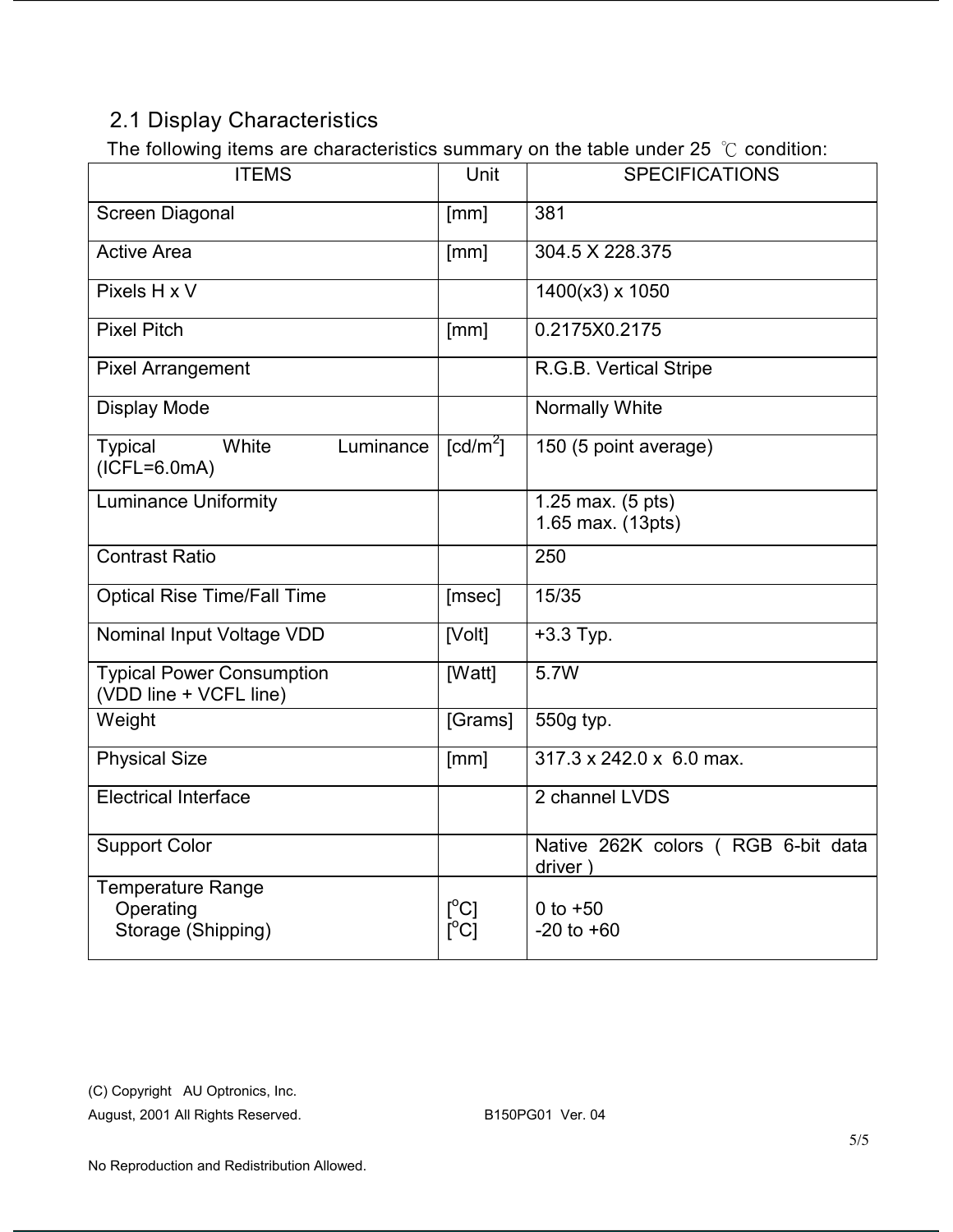### 2.2 Functional Block Diagram

The following diagram shows the functional block of the 15.0 inches Color TFT/LCD Module:

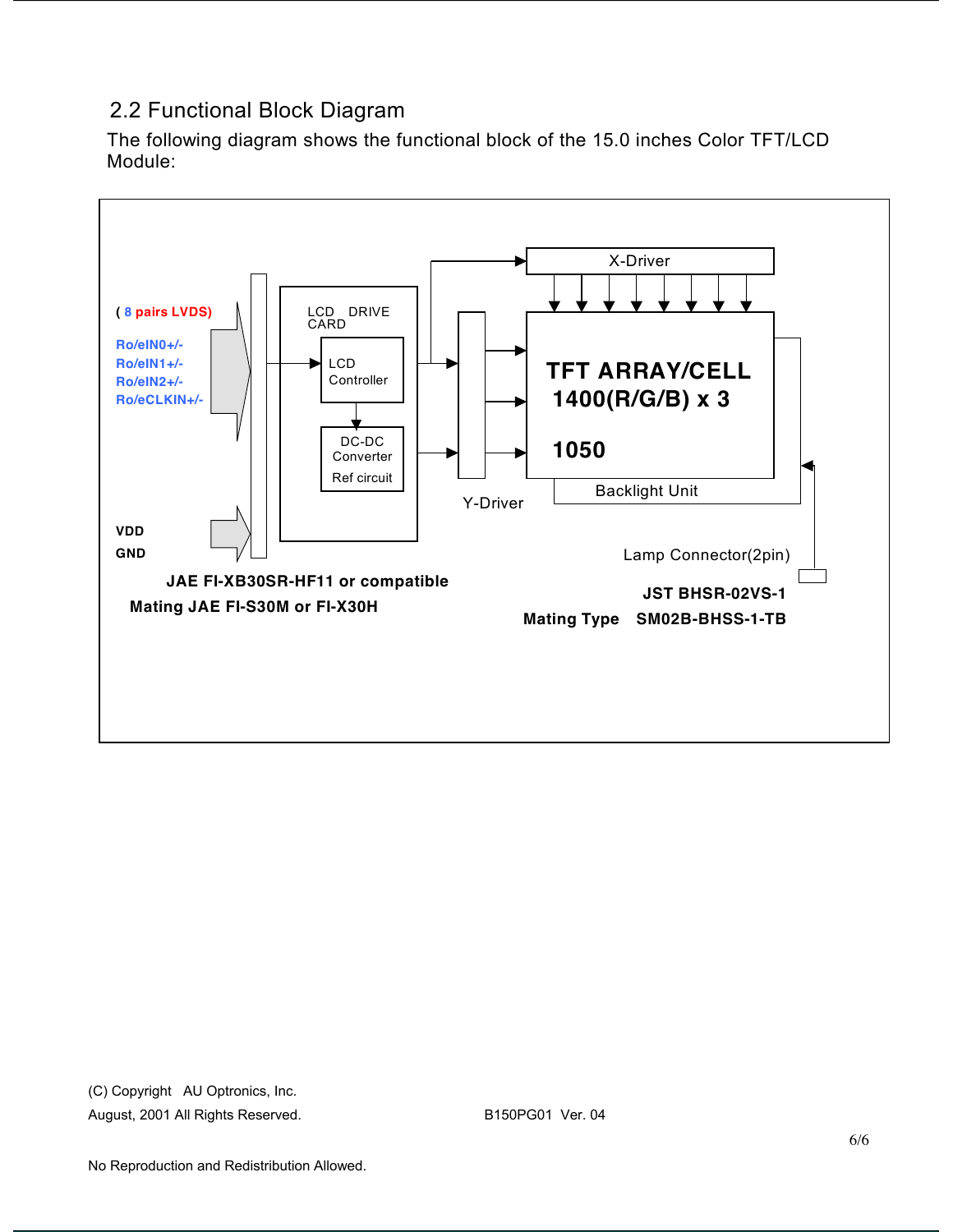# 3.0 Absolute Maximum Ratings

| wooldto maximum rutingo or tho modulo io do rollowing.<br>Item | Symbol      | Min            | Max                    | Unit                      | Conditions        |
|----------------------------------------------------------------|-------------|----------------|------------------------|---------------------------|-------------------|
| Logic/LCD Drive Voltage                                        | <b>VDD</b>  | $-0.3$         | $+4.0$                 | [Volt]                    |                   |
| Input Voltage of Signal                                        | Vin         | $-0.3$         | $VDD+0.3$              | [Volt]                    |                   |
| <b>CCFL Current</b>                                            | <b>ICFL</b> | $\overline{a}$ | $\overline{7}$         | [mA]<br>rms               |                   |
| <b>CCFL Ignition Voltage</b>                                   | Vs          |                | 1150                   | Vrms                      |                   |
| <b>Operating Temperature</b>                                   | <b>TOP</b>  | $\overline{0}$ | $+50$                  | $\lceil{^{\circ}C}\rceil$ | Note 1            |
| <b>Operating Humidity</b>                                      | <b>HOP</b>  | 8              | 95                     | [%RH]                     | Note 1            |
| <b>Storage Temperature</b>                                     | <b>TST</b>  | $-20$          | $+60$                  | $\sqrt{C}$                | Note 1            |
| <b>Storage Humidity</b>                                        | <b>HST</b>  | 5              | 95                     | [%RH]                     | Note 1            |
| Vibration                                                      |             |                | 1.5 10-500<br>(random) | G Hz                      | 2hr/axis, X, Y, Z |
| <b>Shock</b>                                                   |             |                | 220, 2                 | G ms                      | Half sine wave    |

Absolute maximum ratings of the module is as following:

Note 1 : Maximum Wet-Bulb should be 39℃ and No condensation.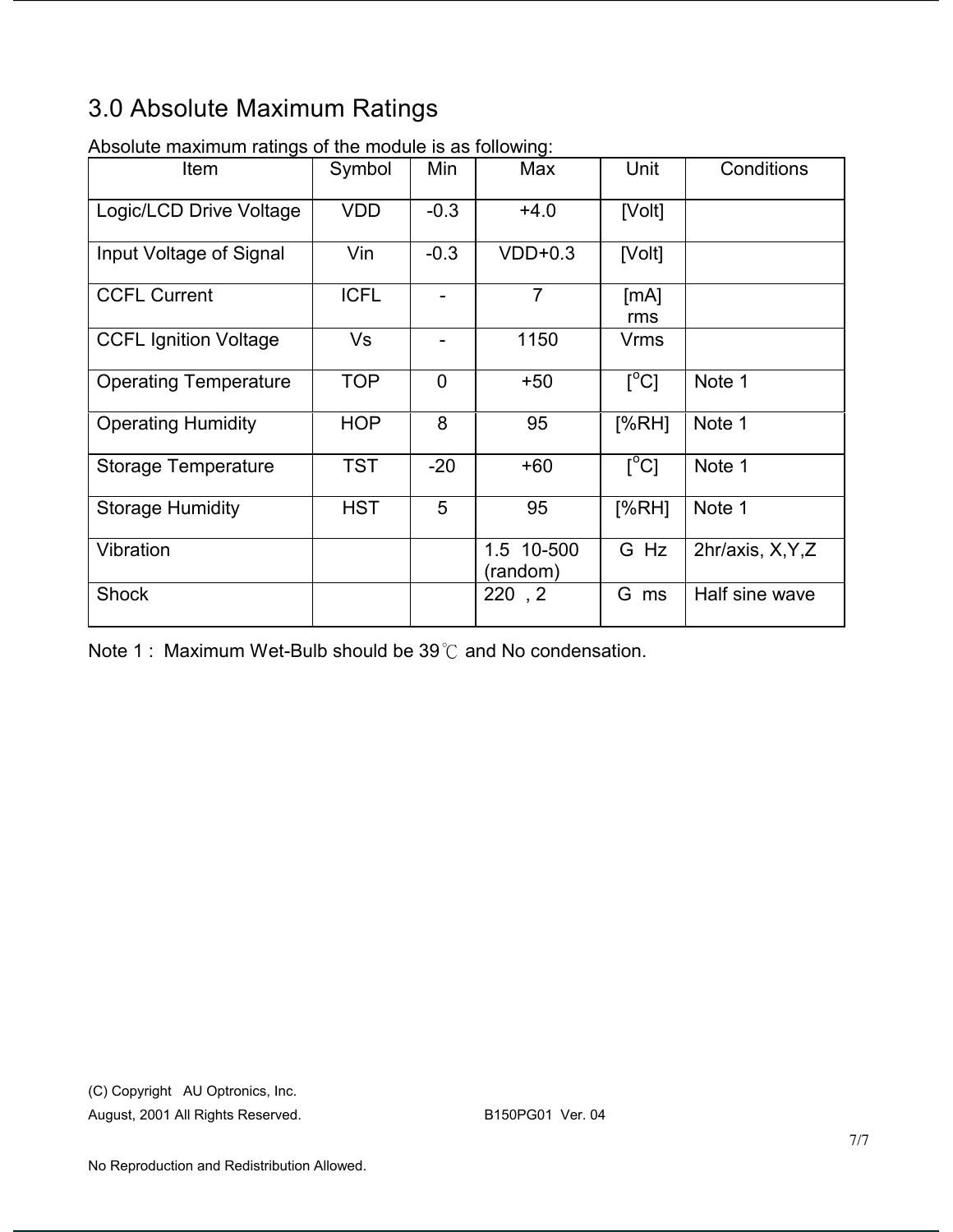# 4.0 Optical Characteristics

The optical characteristics are measured under stable conditions as follows under 25℃ condition:

| Item                                    |                        |                      | Conditions                   | Typ.                                   | <b>Note</b> |
|-----------------------------------------|------------------------|----------------------|------------------------------|----------------------------------------|-------------|
| <b>Viewing Angle</b>                    | [degree]<br>[degree]   | $K = 10$             | Horizontal (Right)<br>(Left) | 40<br>40                               |             |
| K: Contrast Ratio                       | [degree]<br>[degree]   | Vertical<br>$K = 10$ | (Upper)<br>(Lower)           | $\overline{10}$<br>30                  |             |
| Contrast ratio                          |                        |                      |                              | 250                                    |             |
| Luminance<br>Uniformity                 |                        |                      |                              | 1.25 max. (5 pts)<br>1.65 max. (13pts) |             |
| <b>Response Time</b>                    | [msec]                 | Rising               |                              | 15                                     | 45(Max.)    |
| (Room Temp.)                            | [msec]                 | Falling              |                              | $\overline{35}$                        | 45(Max.)    |
| Color                                   |                        | Red                  | $\mathsf{X}$                 | 0.568                                  |             |
| Chromaticity                            |                        | Red                  | y                            | 0.331                                  |             |
| Coordinates (CIE)                       |                        | Green                | $\boldsymbol{\mathsf{X}}$    | 0.305                                  |             |
|                                         |                        | Green                | y                            | 0.548                                  |             |
|                                         |                        | <b>Blue</b>          | $\boldsymbol{\mathsf{X}}$    | 0.151                                  |             |
|                                         |                        | <b>Blue</b>          | у                            | 0.132                                  |             |
|                                         |                        | White                | $\mathsf{x}$                 | 0.313                                  |             |
|                                         |                        | White                | y                            | 0.329                                  |             |
| <b>White Luminance</b><br>(CCFL 6.0 mA) | $\lceil cd/m^2 \rceil$ |                      |                              | 150 (5 points average)                 |             |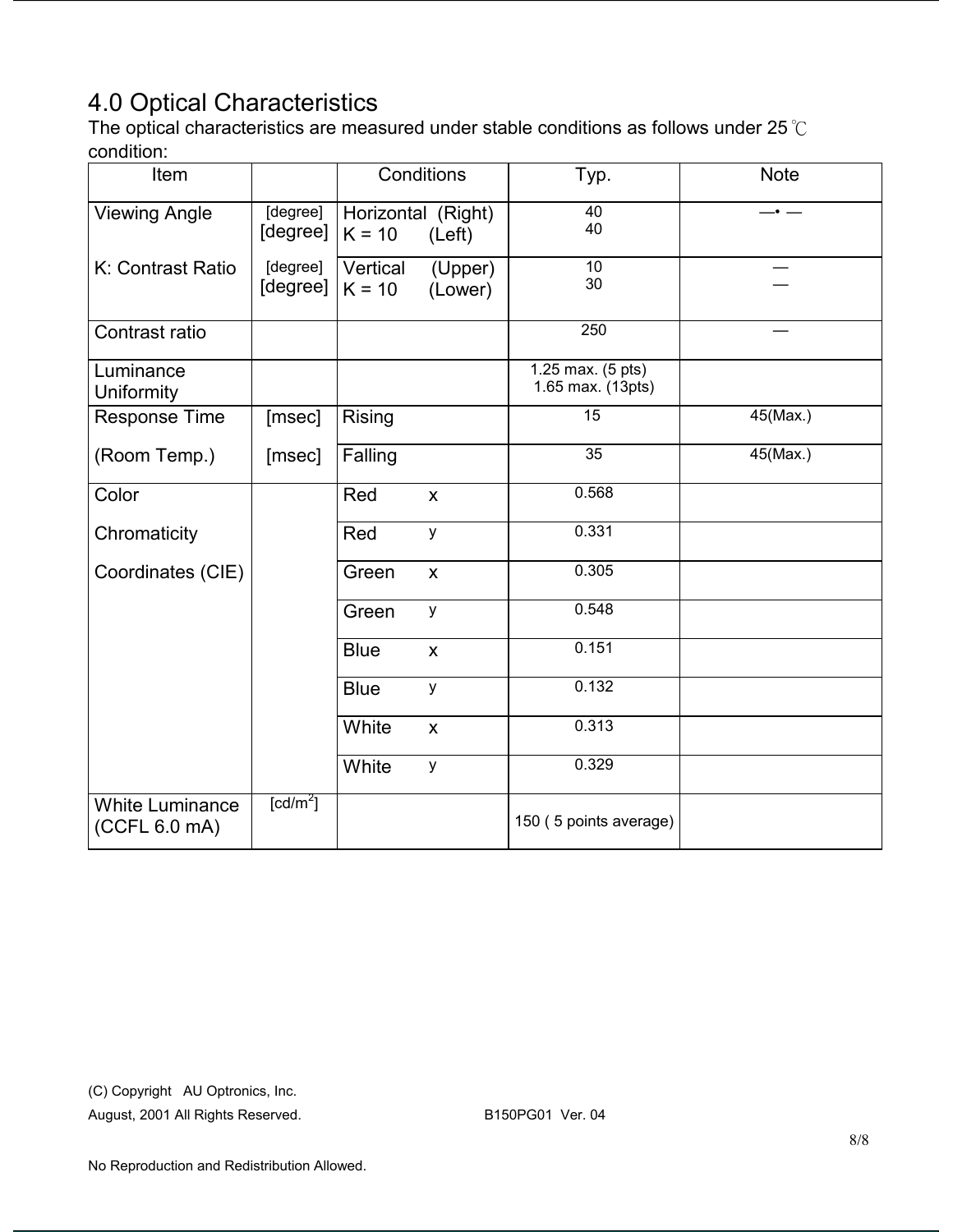# 5.0 Signal Interface

### 5.1 Connectors

Physical interface is described as for the connector on module.

These connectors are capable of accommodating the following signals and will be following components.

| <b>Connector Name / Designation</b> | <b>For Signal Connector</b>  |
|-------------------------------------|------------------------------|
| Manufacturer                        | JAE or compatible            |
| Type / Part Number                  | FI-XB30SR-HF11 or compatible |
| <b>Mating Housing/Part Number</b>   | FI-X30M, FI-X30C or FI-X30H  |
| <b>Mating Contact/Part Number</b>   | <b>FI-C3-A1</b>              |

| <b>Connector Name / Designation</b> | For Lamp Connector |
|-------------------------------------|--------------------|
| Manufacturer                        | <b>JST</b>         |
| Type / Part Number                  | <b>BHSR-02VS-1</b> |
| Mating Type / Part Number           | SM02B-BHSS-1-TB    |

#### 5.2 Signal Pin

| ◡<br>Pin# | <b>Signal Name</b> | Pin#           | <b>Signal Name</b> |
|-----------|--------------------|----------------|--------------------|
|           | <b>GND</b>         | $\overline{2}$ | <b>VDD</b>         |
| 3         | <b>VDD</b>         | 4              | <b>VEDID</b>       |
| 5         | AGmode             | 6              | <b>CLKEDID</b>     |
| 7         | <b>DATAEDID</b>    | 8              | RoIN0-             |
| 9         | RoIN0+             | 10             | <b>GND</b>         |
| 11        | RoIN1-             | 12             | RoIN1+             |
| 13        | <b>GND</b>         | 14             | RoIN2-             |
| 15        | RoIN <sub>2+</sub> | 16             | <b>GND</b>         |
| 17        | RoCLKIN-           | 18             | RoCLKIN+           |
| 19        | <b>GND</b>         | 20             | ReIN0-             |
| 21        | ReIN0+             | 22             | <b>GND</b>         |
| 23        | ReIN1-             | 24             | ReIN1+             |
| 25        | <b>GND</b>         | 26             | ReIN2-             |
| 27        | ReIN <sub>2+</sub> | 28             | <b>GND</b>         |
| 29        | ReCLKIN-           | 30             | ReCLKIN+           |

(C) Copyright AU Optronics, Inc.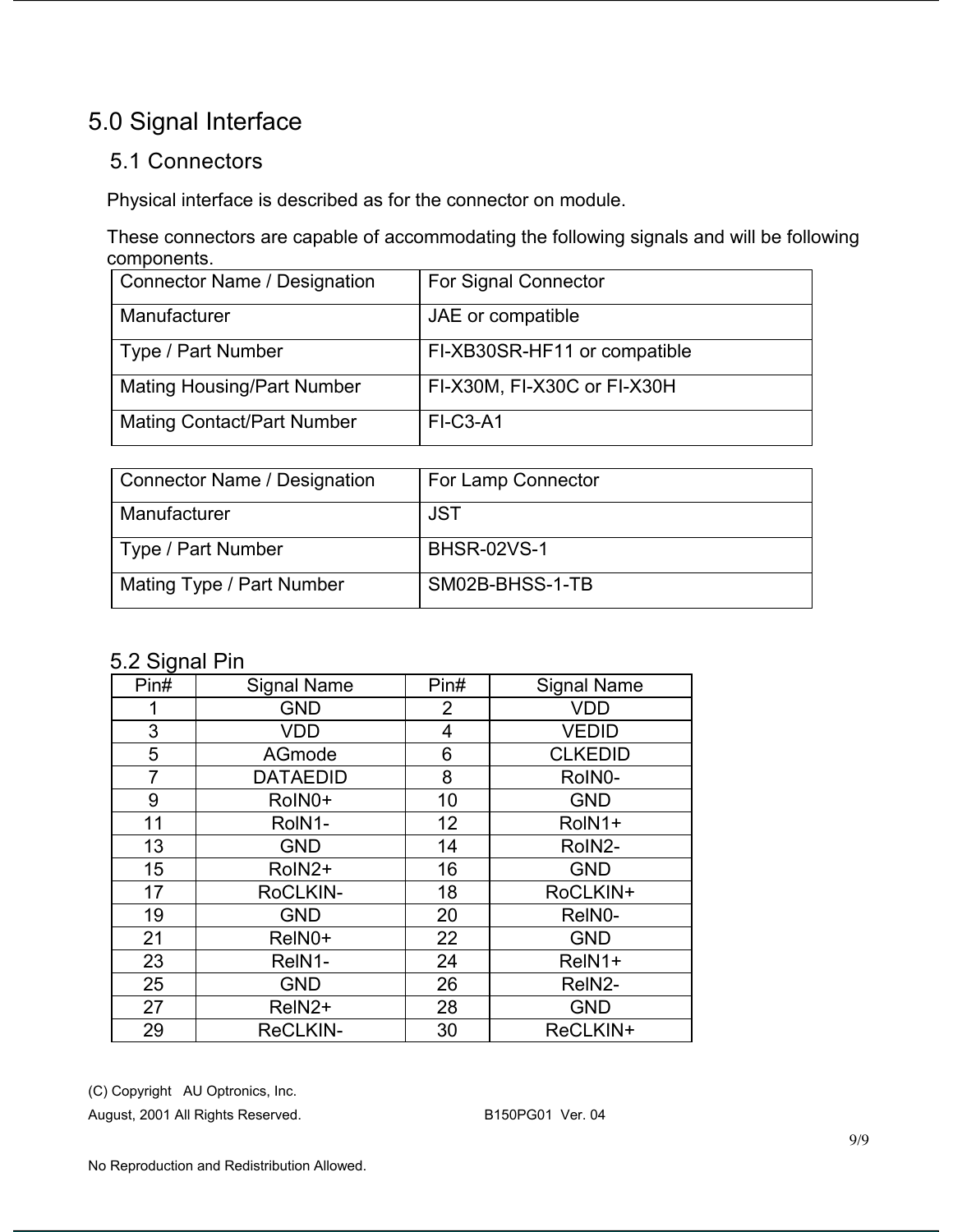#### 5.3 Signal Description

The module using a LVDS receiver. LVDS is a differential signal technology for LCD interface and high speed data transfer device. Transmitter shall be SN75LVDS84 (negative edge sampling) or compatible.

| <b>Signal Name</b>     | Description                                                             |
|------------------------|-------------------------------------------------------------------------|
| RoIN0-, RoIN0+         | LVDS differential Odd data input (Red0-Red5, Green0)                    |
| RoIN1-, RoIN1+         | LVDS differential Odd data input (Green 1-Green 5, Blue 0-Blue 1)       |
| RoIN2-, RoIN2+         | LVDS differential Odd data input (Blue2-Blue5, Hsync, Vsync,<br>DSPTMG) |
| RoCLKIN-,<br>RoCLKIN0+ | LVDS Odd differential clock input                                       |
| ReINO-, ReINO+         | LVDS differential Even data input (Red0-Red5, Green0)                   |
| ReIN1-, ReIN1+         | LVDS differential Even data input (Green1-Green5, Blue0-Blue1)          |
| ReIN2-, ReIN2+         | LVDS differential Even data input (Only Blue2-Blue5)                    |
| ReCLKIN-,<br>ReCLKIN0+ | LVDS Even differential clock input                                      |
| <b>VDD</b>             | +3.3V Power Supply                                                      |
| <b>GND</b>             | Ground                                                                  |

Note: Input signals shall be low or Hi-Z state when VDD is off. Internal circuit of LVDS inputs are as following.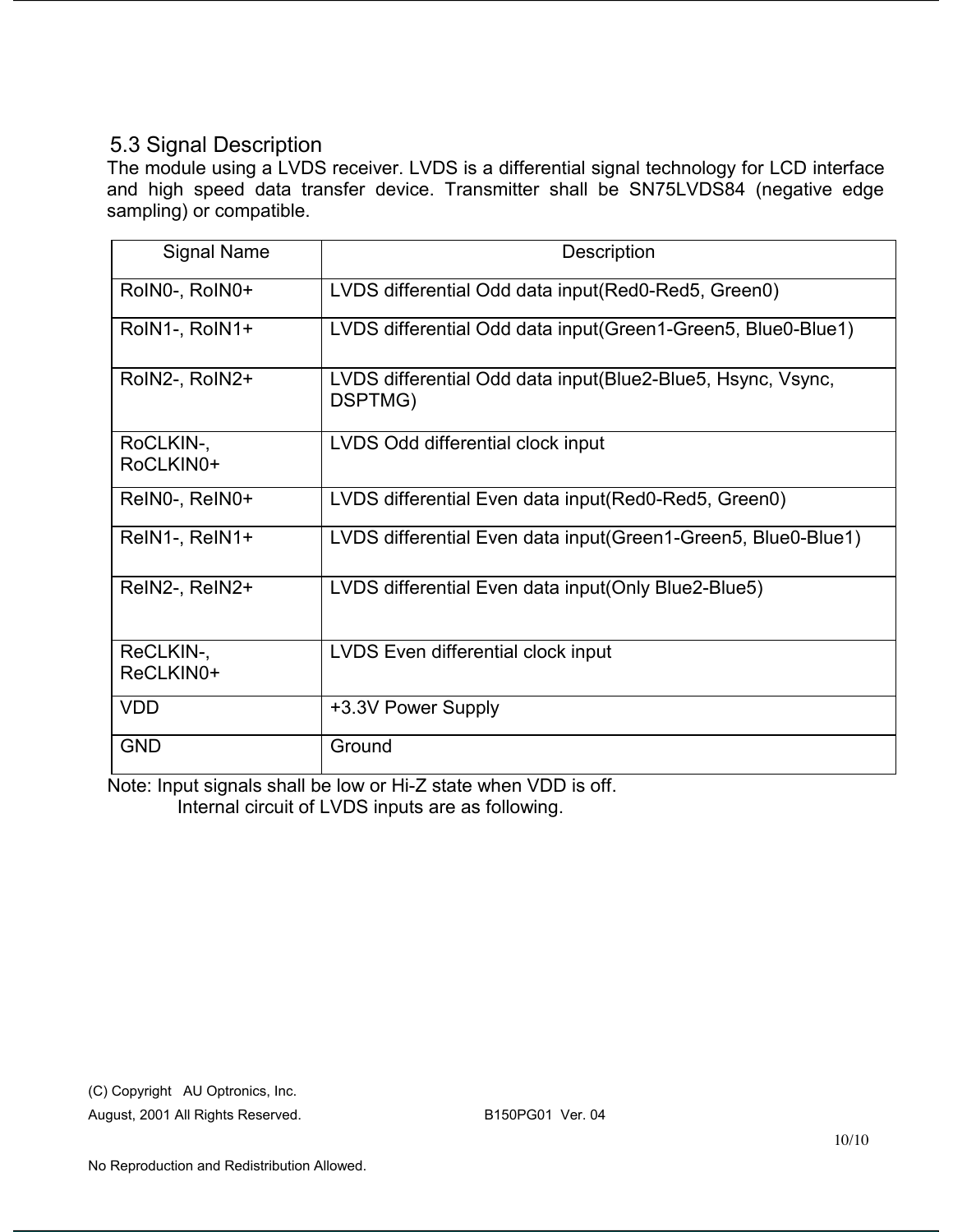### **Signal Input**



The module uses a 100ohm resistor between positive and negative data lines of each receiver input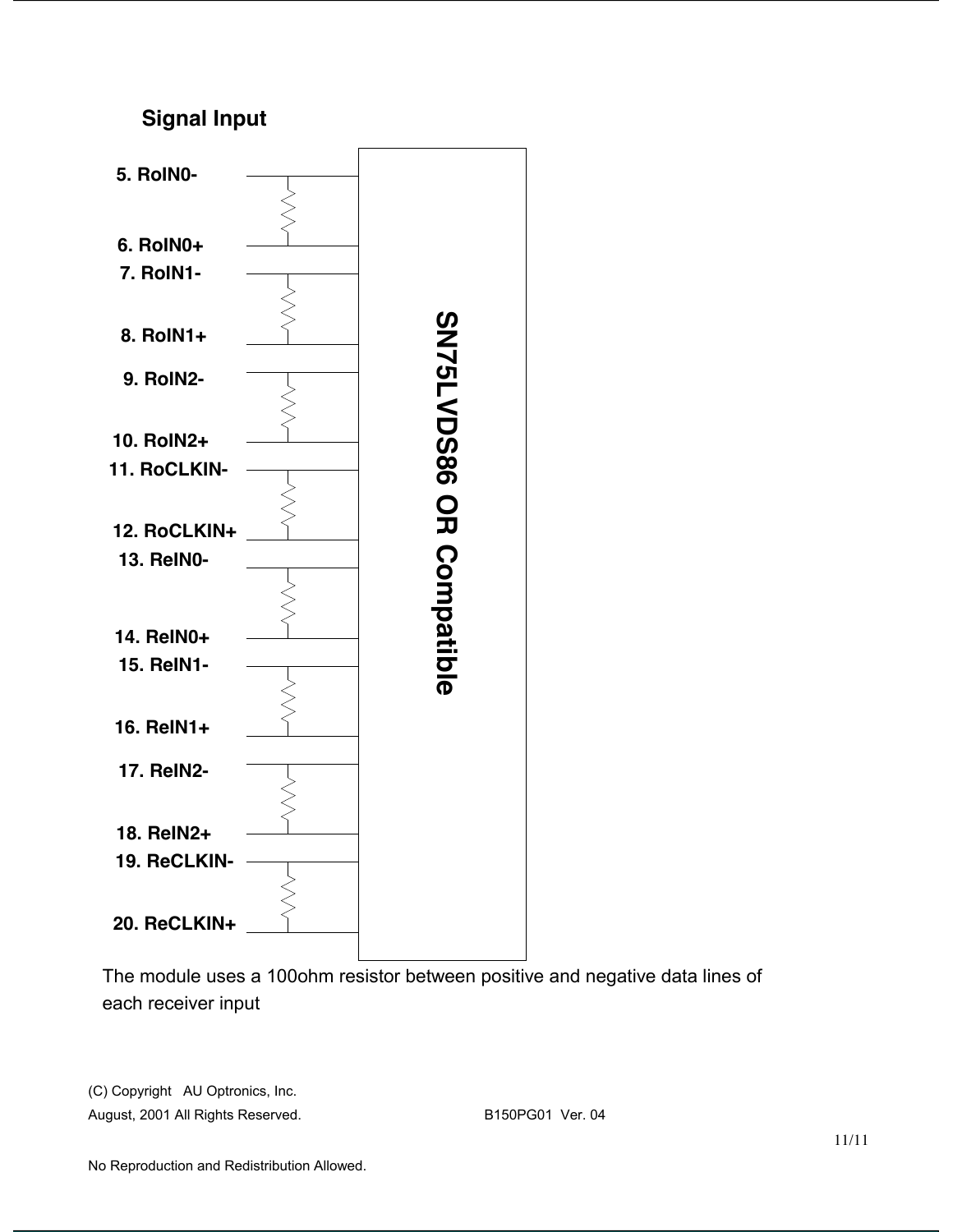| <b>Signal Name</b> | Description            |                                                       |
|--------------------|------------------------|-------------------------------------------------------|
| RED <sub>5</sub>   | Red Data 5 (MSB)       | Red-pixel Data                                        |
| RED4               | Red Data 4             | Each red pixel's brightness data consists of          |
| RED <sub>3</sub>   | Red Data 3             | these 6 bits pixel data.                              |
| RED <sub>2</sub>   | Red Data 2             |                                                       |
| RED <sub>1</sub>   | Red Data 1             |                                                       |
| RED <sub>0</sub>   | Red Data 0 (LSB)       |                                                       |
|                    | Red-pixel Data         |                                                       |
| <b>GREEN 5</b>     | Green Data 5 (MSB)     | Green-pixel Data                                      |
| <b>GREEN 4</b>     | Green Data 4           | Each green pixel's brightness data consists of        |
| <b>GREEN 3</b>     | Green Data 3           | these 6 bits pixel data.                              |
| <b>GREEN 2</b>     | Green Data 2           |                                                       |
| <b>GREEN1</b>      | Green Data 1           |                                                       |
| <b>GREEN 0</b>     | Green Data 0 (LSB)     |                                                       |
|                    |                        |                                                       |
|                    | Green-pixel Data       |                                                       |
| <b>BLUE 5</b>      | Blue Data 5 (MSB)      | <b>Blue-pixel Data</b>                                |
| <b>BLUE 4</b>      | Blue Data 4            | Each blue pixel's brightness data consists of         |
| <b>BLUE 3</b>      | <b>Blue Data 3</b>     | these 6 bits pixel data.                              |
| <b>BLUE 2</b>      | <b>Blue Data 2</b>     |                                                       |
| <b>BLUE 1</b>      | <b>Blue Data 1</b>     |                                                       |
| BLUE 0             | Blue Data 0 (LSB)      |                                                       |
|                    | <b>Blue-pixel Data</b> |                                                       |
| <b>DTCLK</b>       | Data Clock             | The typical frequency is 54.0 MHZ The signal          |
|                    |                        | is used to strobe the pixel data and DSPTMG           |
|                    |                        | signals. All pixel data shall be valid at the falling |
|                    |                        | edge when the DSPTMG signal is high.                  |
| <b>DSPTMG</b>      | <b>Display Timing</b>  | This signal is strobed at the falling edge of         |
|                    |                        | DTCLK. When the signal is high, the pixel data        |
|                    |                        | shall be valid to be displayed.                       |
| <b>VSYNC</b>       | <b>Vertical Sync</b>   | The signal is synchronized to DTCLK.                  |
| <b>HSYNC</b>       | <b>Horizontal Sync</b> | The signal is synchronized to DTCLK.                  |

Note: Output signals from any system shall be low or Hi-Z state when VDD is off.

#### 5.4 Signal Electrical Characteristics

Input signals shall be low or Hi-Z state when VDD is off.

It is recommended to refer the specifications of SN75LVDS86DGG(Texas Instruments) in detail.

Signal electrical characteristics are as follows;

(C) Copyright AU Optronics, Inc.

August, 2001 All Rights Reserved. August, 2001 Ver. 04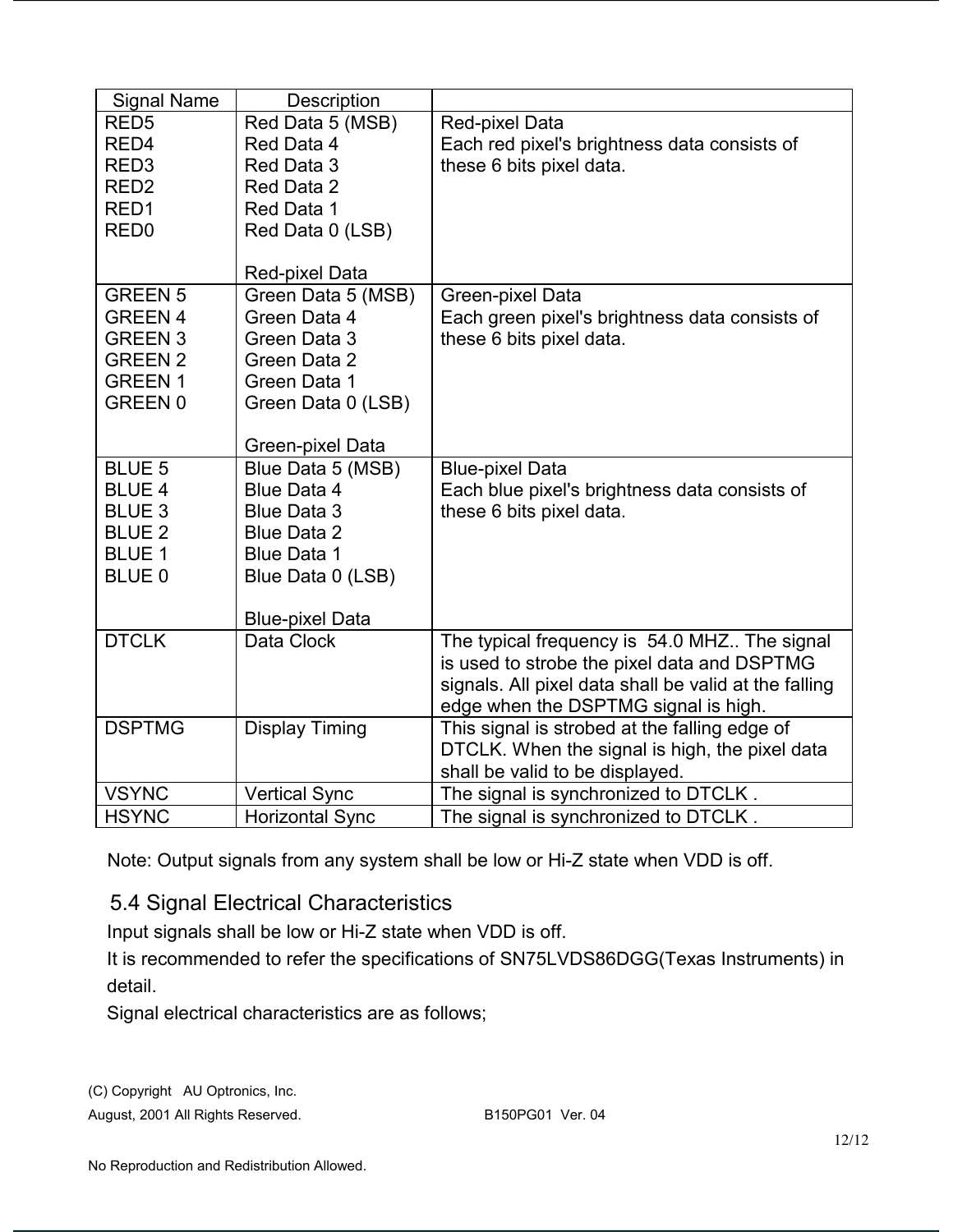| Parameter | Condition                                     | Min    | Max | Unit |
|-----------|-----------------------------------------------|--------|-----|------|
| Vth       | Differential Input High<br>Voltage(Vcm=+1.2V) |        | 100 | [mV] |
| Vtl       | Differential Input Low<br>Voltage(Vcm=+1.2V)  | $-100$ |     | [mV] |

LVDS Macro AC characteristics are as follows:

|                       | Min.              | Max.  |
|-----------------------|-------------------|-------|
| Clock Frequency (T)   | 51MHZ             | 57MHZ |
| Data Setup Time (Tsu) | 500ps             |       |
| Data Hold Time (Thd)  | 500 <sub>ps</sub> |       |



### 5.5 Signal for Lamp connector

| Pin # | Signal Name       |
|-------|-------------------|
|       | Lamp High Voltage |
|       | Lamp Low Voltage  |

# 6.0 Pixel Format Image

Following figure shows the relationship of the input signals and LCD pixel format.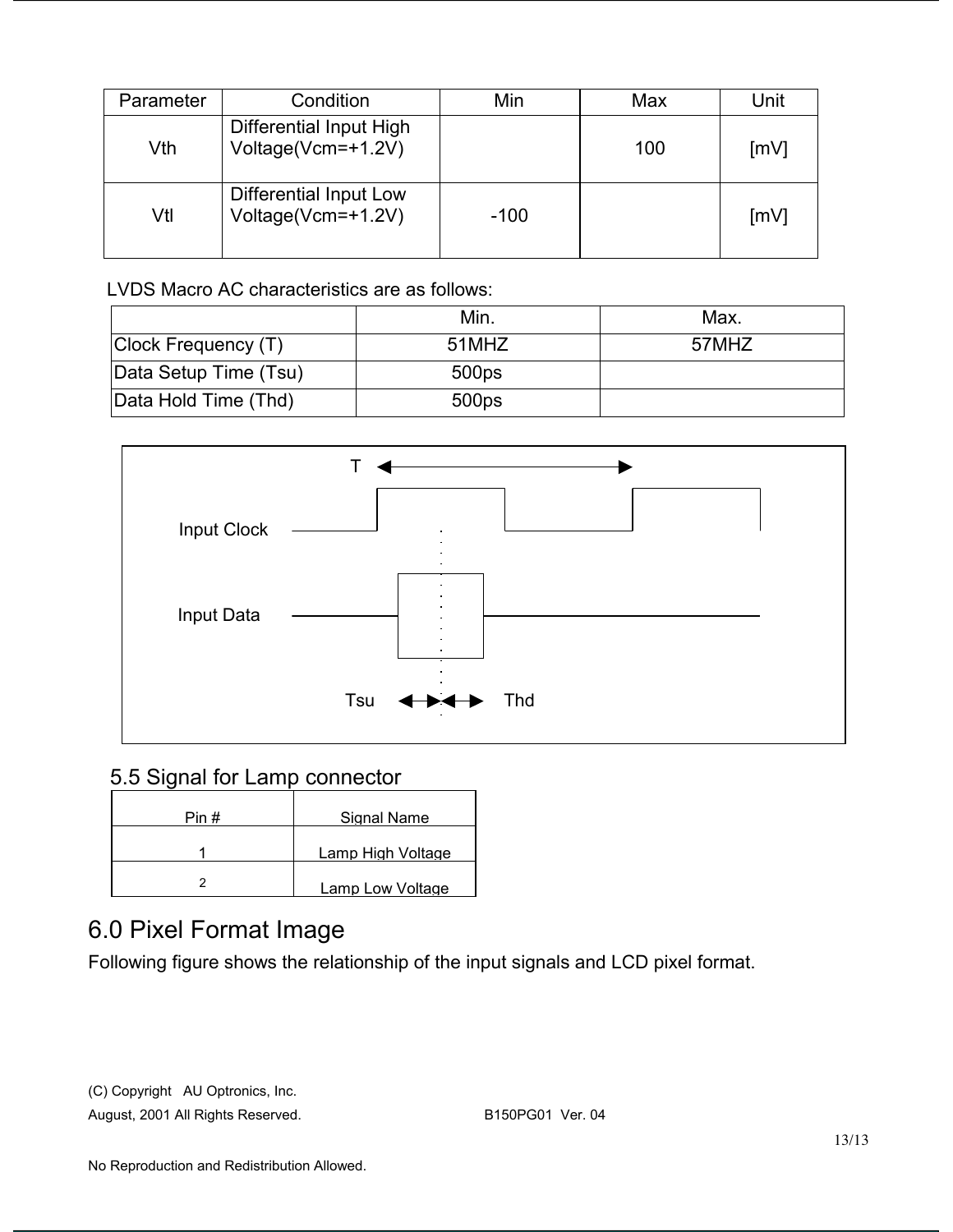|          | 1(Odd) 2(Even)                                                   | 1399 1400 |   |                |   |   |              |
|----------|------------------------------------------------------------------|-----------|---|----------------|---|---|--------------|
| 1st Line | R<br>G B <br>$\mathsf{R}$<br>B<br>G                              | R         | G | B <sub>1</sub> | R | G | $\mathsf{B}$ |
|          | п<br>$\blacksquare$                                              |           |   |                |   |   |              |
|          | $\blacksquare$                                                   |           |   |                |   |   |              |
|          | $\blacksquare$<br>$\blacksquare$<br>$\blacksquare$<br>п          |           | п |                |   |   |              |
|          |                                                                  |           |   |                |   |   |              |
|          | $\blacksquare$<br>$\blacksquare$                                 |           |   |                |   |   |              |
|          | п                                                                |           |   |                |   |   |              |
|          | $\blacksquare$<br>$\blacksquare$                                 |           |   |                |   |   |              |
|          | $\blacksquare$                                                   |           |   |                |   |   |              |
|          |                                                                  |           |   |                |   |   |              |
| 1050th   | R<br> B <br>G<br>$\left\lvert \mathsf{R} \right\rvert$<br>B<br>G | R         | G | B              | R | G | $\vert$ B    |

# 7.0 Parameter guide line for CFL Inverter

|                                  | Min•         | $DP-1$ |       |                      |                    |
|----------------------------------|--------------|--------|-------|----------------------|--------------------|
| Parameter                        |              |        | Max   | <b>Units</b>         | Condition          |
|                                  |              |        |       |                      |                    |
| <b>White Luminance</b>           |              |        |       |                      |                    |
| 5 points average                 |              | 150    |       | [cd/m <sup>2</sup> ] | $(Ta=25^{\circ}C)$ |
|                                  |              |        |       |                      |                    |
| CCFL current(ICFL)               | $3.0\bullet$ | 5.5    | 7.0   | [mA]                 | $(Ta=25^{\circ}C)$ |
|                                  |              |        |       | rms                  |                    |
|                                  |              |        |       |                      | Note 2             |
| <b>CCFL Frequency(FCFL)</b>      | 50           | 60     | 70    | [KHz]                | $(Ta=25^{\circ}C)$ |
|                                  |              |        |       |                      | Note 3             |
|                                  |              |        |       |                      |                    |
| <b>CCFL Ignition Voltage(Vs)</b> |              |        | 1,150 | [Volt]               | $(Ta=0^{\circ}C)$  |
|                                  |              |        |       | rms                  | Note 4             |
| <b>CCFL Voltage (Reference)</b>  |              | 700    |       | [Volt]               | $(Ta=25^{\circ}C)$ |
| (VCFL)                           |              |        |       | rms                  | Note 5             |
|                                  |              |        |       |                      |                    |
| <b>CCFL Power consumption</b>    |              | 3.9    |       | [Watt]               | $(Ta=25^{\circ}C)$ |
| (PCFL)                           |              |        |       |                      | Note 5             |
|                                  |              |        |       |                      |                    |

Note 1: DP-1 are ADT recommended Design Points.

\*1 All of characteristics listed are measured under the condition using the ADT Test inverter. \*2 In case of using an inverter other than listed, it is recommended to check the inverter carefully. Sometimes, interfering noise stripes appear on the screen, and substandard luminance or flicker at low power may happen.

(C) Copyright AU Optronics, Inc.

August, 2001 All Rights Reserved. August, 2001 Ver. 04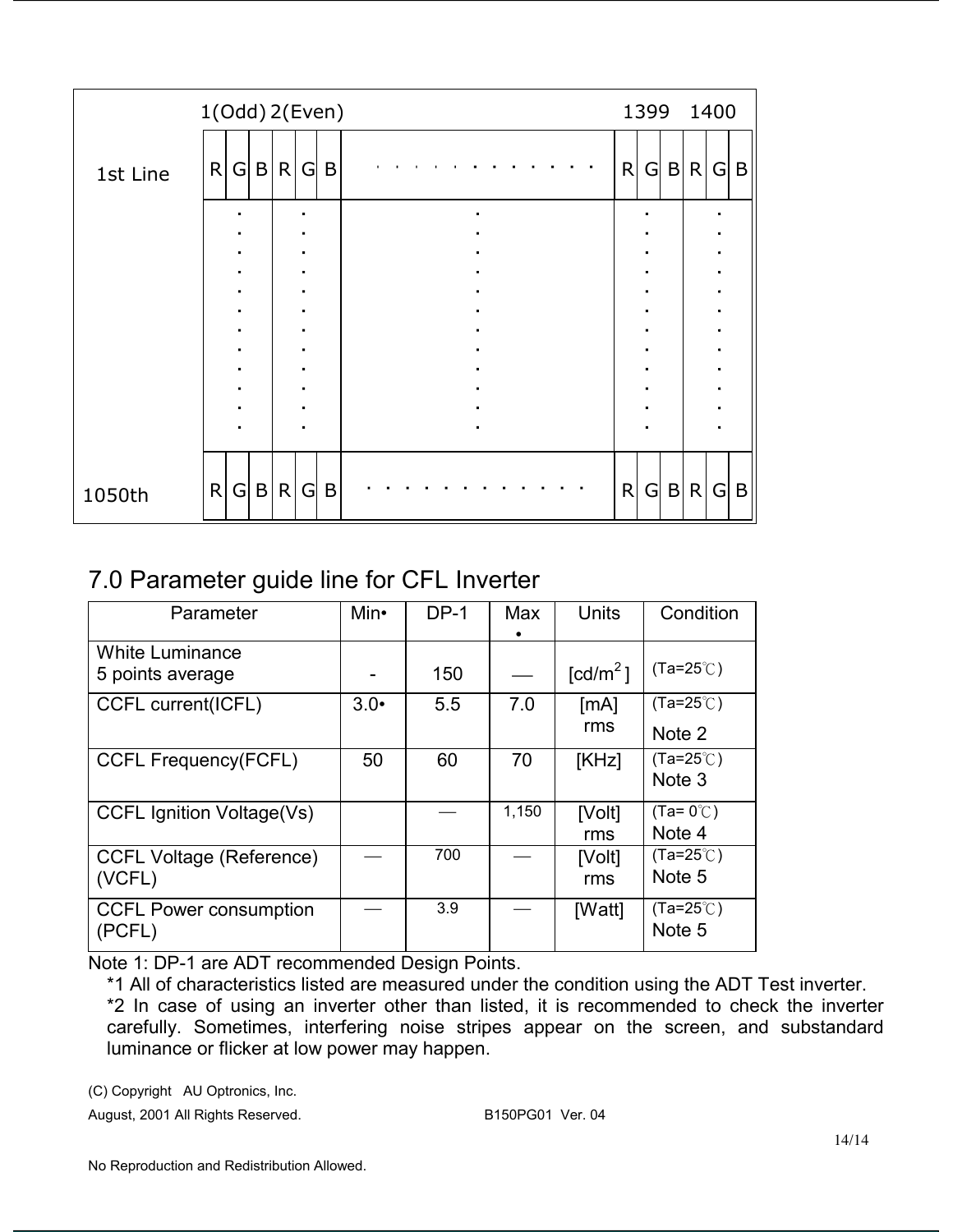\*3 In designing an inverter, it is suggested to check safety circuit ver carefully. Impedance of CFL, for instance, becomes more than 1 [M ohm] when CFL is damaged.

\*4 Generally, CFL has some amount of delay time after applying kick-off voltage. It is recommended to keep on applying kick-off voltage for 1 [Sec] until discharge.

\*5 CFL discharge frequency must be carefully chosen so as not to produce interfering noise stripes on the screen.

\*6 Reducing CFL current increases CFL discharge voltage and generally increases CFL discharge frequency. So all the parameters of an inverter should be carefully designed so as not to produce too much leakage current from high-voltage output of the inverter.

Note 2: It should be emplyed the inverter which has "Duty Dimming", if ICFL is less than 4mA.

- Note 3: CFL discharge frequency should be carefully determined to avoid interference between inverter and TFT LCD.
- Note 4: CFL inverter should be able to give out a power that has a generating capacity of over 1,400 voltage. Lamp units need 1,400 voltage minimum for ignition.

Note 5: Calculator value for reference (ICFL×VCFL=PCFL)

# 8.0 Interface Timings

Basically, interface timings should match the manufacturing guide line timing.

| Symbol       | Description            | Min            | Typ   | Max  | Unit   |
|--------------|------------------------|----------------|-------|------|--------|
| fdck         | <b>DTCLK Frequency</b> | 51             | 54.00 | 57   | [MHz]  |
| tck          | DTCLK cycle time       |                | 18.5  |      | [nsec] |
| tx           | X total time           | 780            | 844   | 1024 | [tck]  |
| tacx         | X active time          | 700            | 700   | 700  | [tck]  |
| tbkx         | X blank time           | 80             | 144   | 324  | [tck]  |
| <b>Hsync</b> | H frequency            |                | 63.98 |      | [KHz]  |
| <b>Hsw</b>   | H-Sync width           | $\overline{4}$ | 56    |      | [tck]  |
| Hbp          | H back porch           | 4              | 64    |      | [tck]  |
| <b>Hfp</b>   | H front porch          | $\overline{4}$ | 24    |      | [tck]  |
| ty           | Y total time           | 1060           | 1066  | 2048 | [tx]   |
| tacy         | Y active time          | 1050           | 1050  | 1050 | [tx]   |
| Vsync        | Frame rate             | (55)           | 60    | 61   | [Hz]   |
| Vw           | V-sync Width           |                | 3     |      | [tx]   |
| Vfp          | V-sync front porch     | 1              | 1     | 34   | [tx]   |
| Vbp          | V-sync back porch      | $\overline{7}$ | 12    | 63   | [tx]   |

#### 8.1 Timing Characteristics

Note: Hsw(H-sync width) + Hbp(H-sync back porch) should be less than 515 tck.

(C) Copyright AU Optronics, Inc.

August, 2001 All Rights Reserved. B150PG01 Ver. 04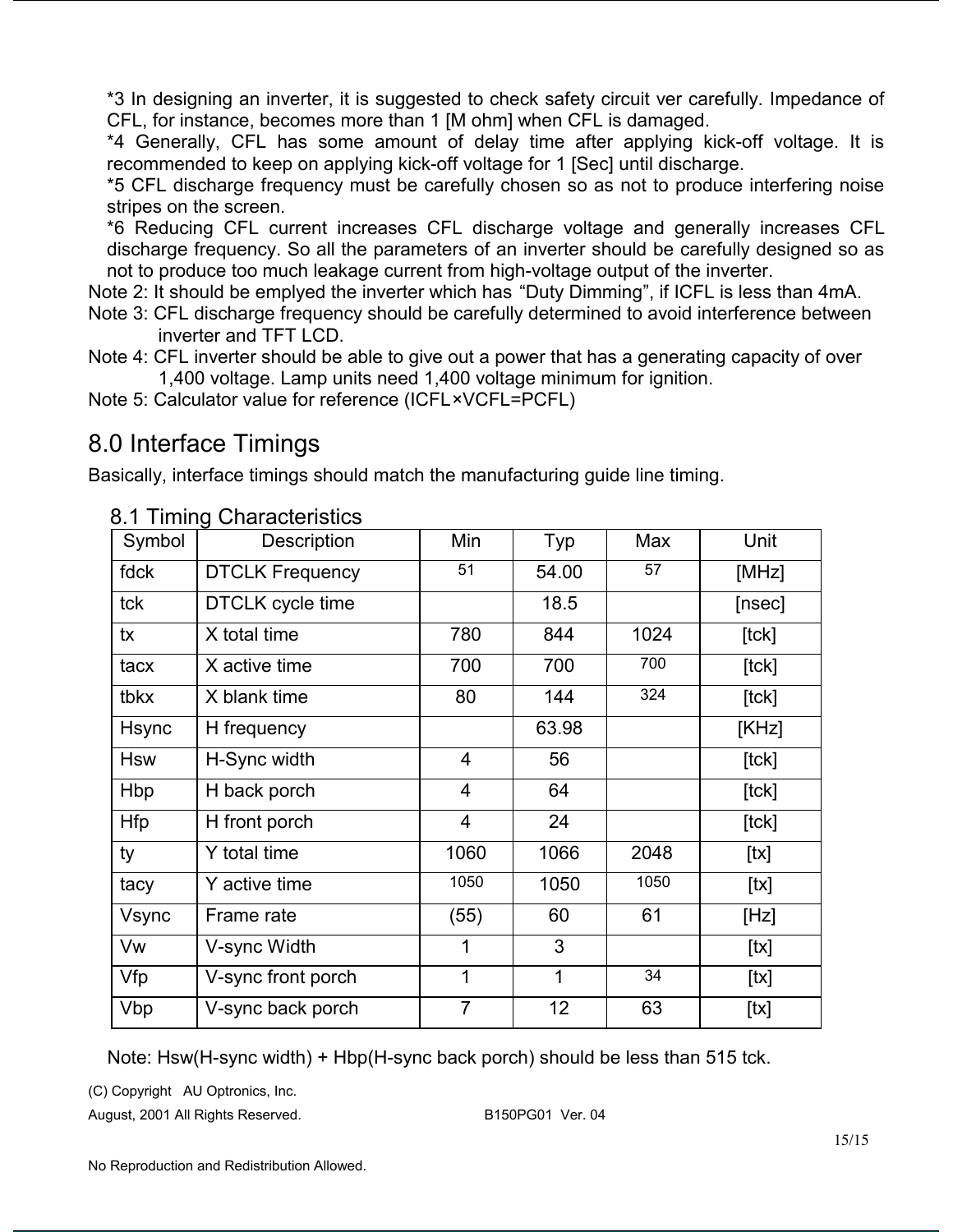### 8.2 Timing Definition



# 9.0 Power Consumption

#### Input power specifications are as follows;

| Symble         | Parameter              | Min | Typ | Max  | <b>Units</b> | Condition               |
|----------------|------------------------|-----|-----|------|--------------|-------------------------|
| <b>VDD</b>     | Logic/LCD Drive        | 3.0 | 3.3 | 3.6  | [Volt]       | Load Capacitance 20uF   |
|                | Voltage                |     |     |      |              |                         |
| <b>PDD</b>     | <b>VDD Power</b>       |     | 1.8 |      | [Watt]       | All Black Pattern       |
| PDD Max        | <b>VDD Power max</b>   |     |     | 2.47 | [Watt]       | <b>Max Pattern Note</b> |
| <b>IDD</b>     | <b>IDD Current</b>     |     | 530 |      | mA           | All Black Pattern       |
| <b>IDD Max</b> | <b>IDD Current max</b> |     |     | 750  | mA           | Max Pattern Note        |
| VDDrp          | Allowable              |     |     | 100  | [mV]         |                         |
|                | Logic/LCD Drive        |     |     |      | $p-p$        |                         |
|                | <b>Ripple Voltage</b>  |     |     |      |              |                         |
| <b>VDDns</b>   | Allowable              |     |     | 100  | [mV]         |                         |
|                | Logic/LCD Drive        |     |     |      | $p-p$        |                         |
|                | <b>Ripple Noise</b>    |     |     |      |              |                         |

Note : VDD=3.3V

(C) Copyright AU Optronics, Inc.

August, 2001 All Rights Reserved. B150PG01 Ver. 04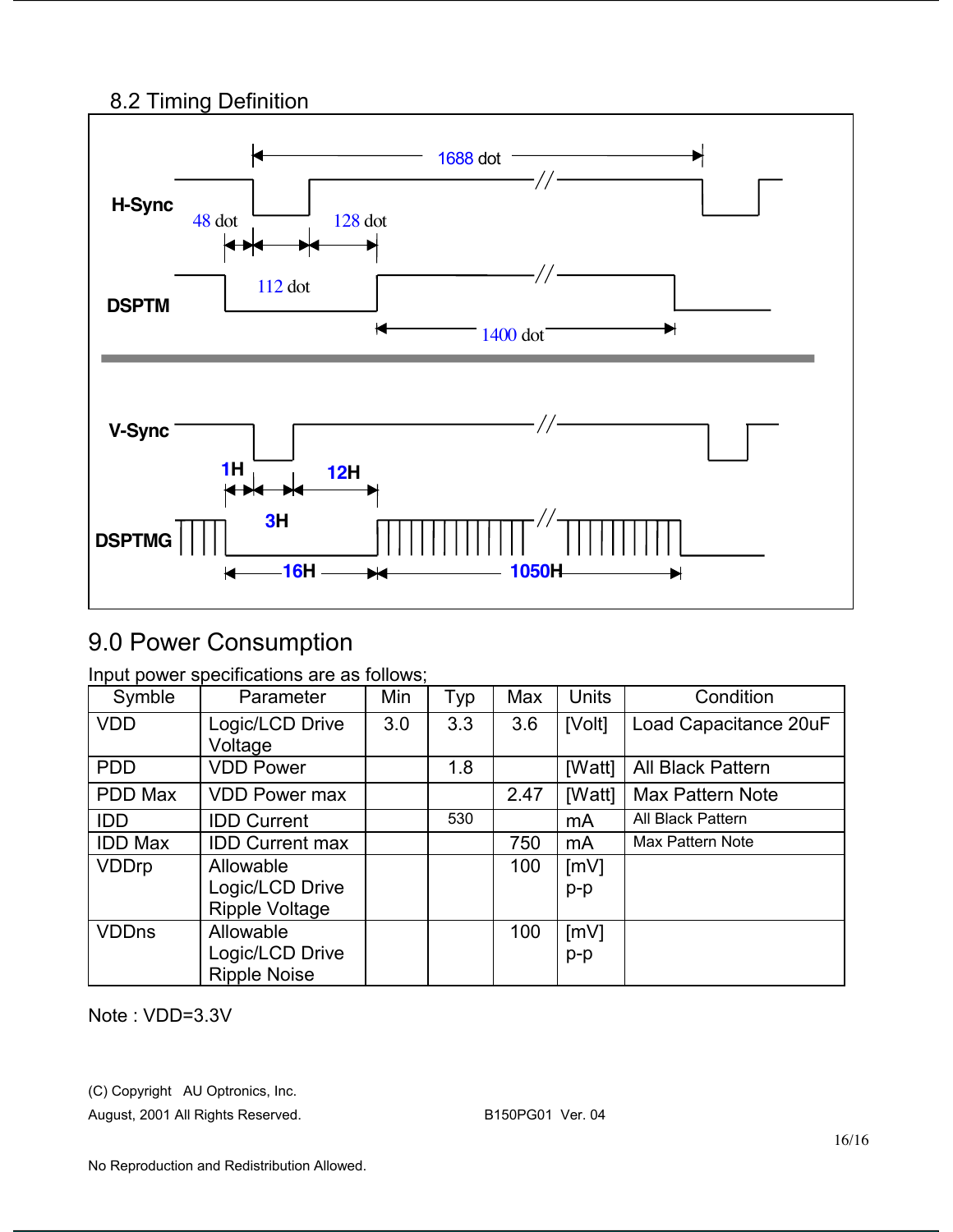## 10. Power ON/OFF Sequence

VDD power and lamp on/off sequence is as follows. Interface signals are also shown in the chart. Signals from any system shall be Hi-Z state or low level when VDD is off. 5. Package instruction

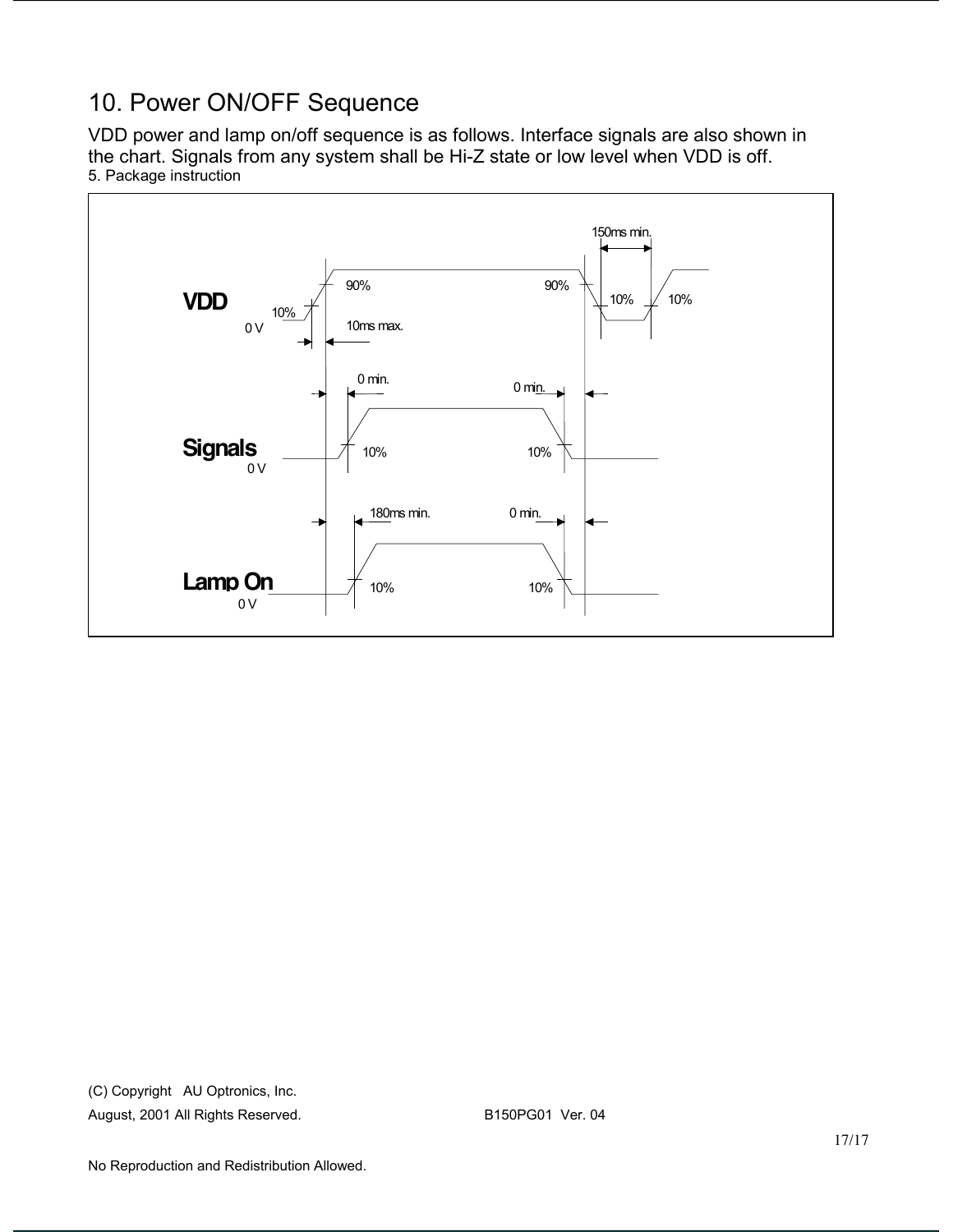### 11. Mechanical Characteristics